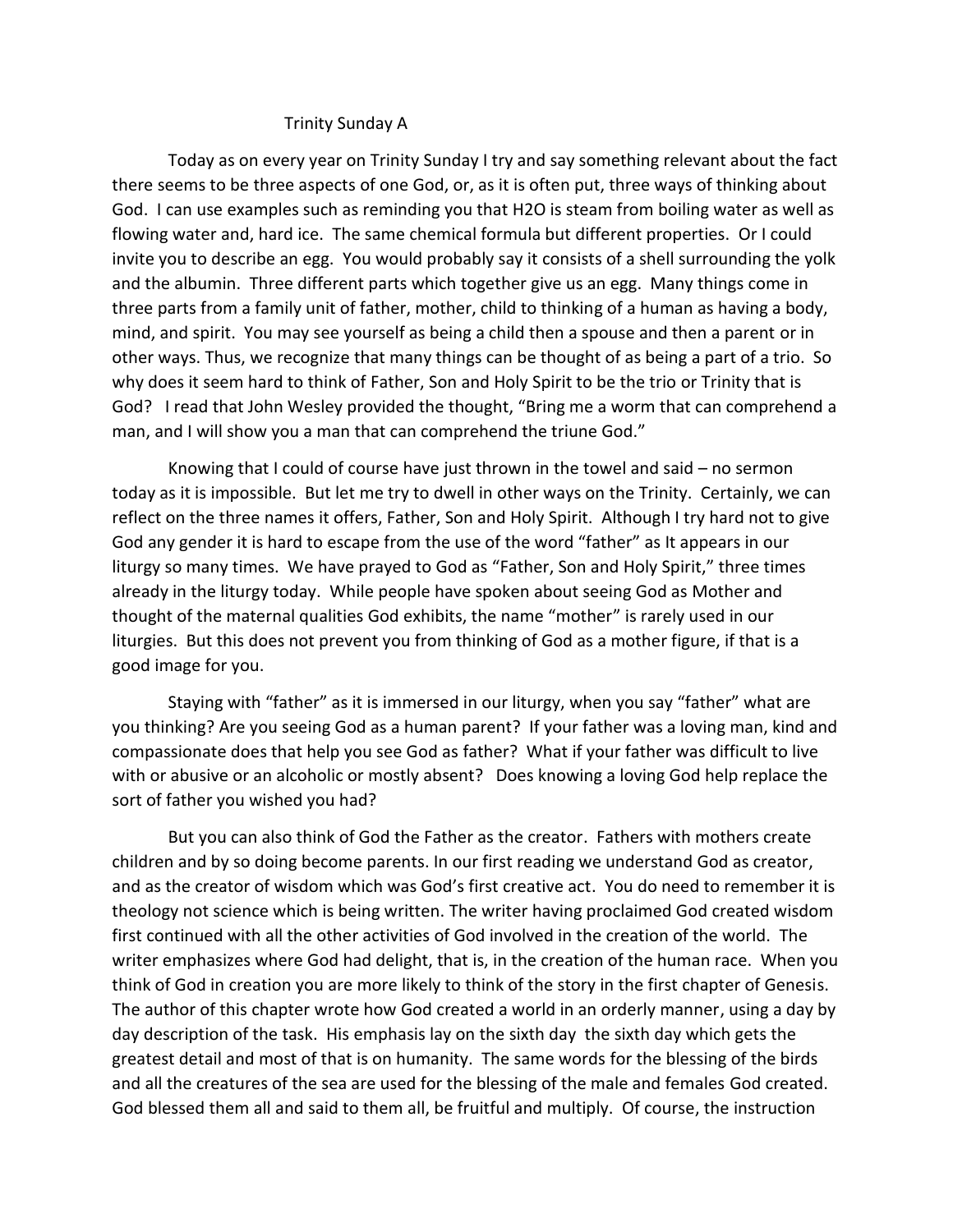for humanity to have dominion over all other non-human creatures can be a challenge. You note there is nothing about any human being having dominion over another. You could see this dominion as an opportunity to exploit, or you could understand it as an instruction to be a good steward and care for all creatures of God's creation so that all can thrive and be fruitful and multiply. Seeing God as creator and understanding God as the loving father of creation I hope seems an easy concept. I really love being out walking and I love to pray and walk too. Being or looking outside at the beginning or the end of the day when the sun is rising, or setting is also a wonderful place to be. Watching a waterfall, sitting beside a stream, looking at the sky amass with stars, all remind me to thank God the creator.

I am sure one reason why being a Christian is what I want to be and is how I want to know God is because of Jesus Christ and my relationship with him. It is because I know Jesus and see in him an example of how to live my human life, by loving God, respecting the dignity of all others, caring for others, loving my neighbors, all of them, as I love myself Have you thought why you are a Christian? As Christians we have one gift no other religion offers. We have Jesus, often called a personal savior. Jesus came to earth to live with us and for us and to show us how to live the way God intended. As we know from John 3:16, "God so loved the world that he gave his only son so that all who believe in him will not perish but have eternal life." So, Jesus, the second person of the Trinity is the one who you can know in so many ways. He is your savior, your Lord, your friend, your teacher, your leader, your healer. He is presented as both the sacrificial lamb and the Good Shepherd who cares for all lambs and sheep. Jesus lived a human life, setting an amazing example of one who cared who all who were needy; healing a great many of them and raising some from the dead, feeding large numbers of them rescuing them in a storm, teaching them how to live and his intention was for them to have "abundant lives." He stood up for what was wrong, how God's laws were being badly distorted and because he would not back down from challenging the religious authorities, they determined to kill him. But despite them crucifying him he showed that God has power over death and raised him to life. This is the Son of God, the second person of the Trinity.

Creation is apparent, Jesus lived and died. Christians believe Jesus Christ was resurrected and thus the Church was born. But the Holy Spirit; he or as I prefer, she, can be a challenge. Who is she? Where does she come from, what does she do, how does she change your life? These are just some of the questions you could ask. The Holy Spirit was the gift of God to Jesus' disciples to be their guide, comforter, advocate, friend, supporter to name the most obvious roles. Paul reminds us that "God's love has been poured into our hearts through the Holy Spirit that has been given to us." Jesus had told his followers he would not leave them orphaned but send them the Holy Spirit. I see the Holy Spirit as the essence of God here with me, to direct me, to help me support me. If you think of that painting by Michelangelo on the ceiling of the Sistine Chapel there is God depicted as offering his hand to Adam, who is reaching for it. Adam is still there reaching for God, but the Holy Spirit will come right to you if you reach out for her. She will then guide you, befriend you, help you and comfort you. It is her presence